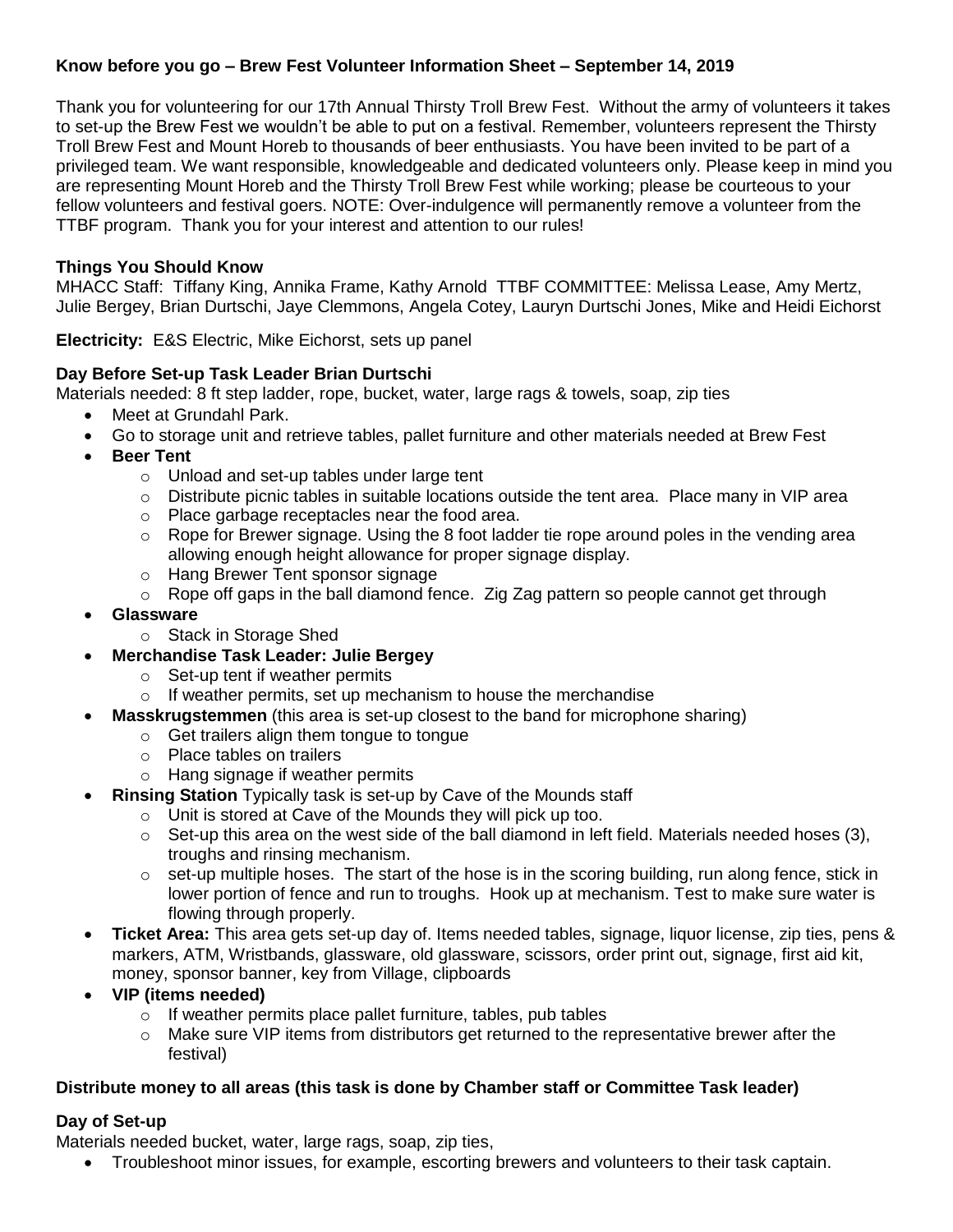# **Beer Tent/Brewer Area Task Captain Jaye Clemmons**

- o Wipe down tables if needed
- o Redistribute picnic tables if needed
- o Place garbage receptacles near the food area.
- o Collect Invoice if they have it
- o **Brewers needs**
	- Brewers will set-up themselves. Rough layout will be provided. Guide brewers and vendor vehicles for smooth traffic flow. Get them in and unloaded as quickly as possible and make sure they have all of their needs (see check list) A map will be provided to the vendors in advance to assist.
		- Check in You will be provided a check list of all brewers and vendors. Check them in and get an inventory of the beers they brought. Collect an invoice if they have one of the beers they brought.
		- Provide them with enough ice (3 20# bags)
			- o Some brewers may need more and some may need less
			- $\circ$  Typically we assist them by getting the ice to them
			- $\circ$  Ice is located in the Ice trailer outside of the ball diamond on the first base side. There should be a hand truck there for use.
			- $\circ$  Important to keep the brewers happy with also keeping own ice distribution even to the brewers if needed.
		- Two taster glasses (can redeem using tickets sent to them via email)
- **Food/Other Vendors Task Captain Angela Cotey/Bill Faltz** (map, check list of vendors)
	- $\circ$  Vendors will set-up themselves. Use map as quideline for assignments. Guide vendor vehicles for smooth traffic flow. Get them in an unloaded as quickly as possible.
		- Check in You will be provided a Check list of all vendors.
		- They get new 2 current year glasses
		- Over-indulgence will permanently remove a vendor from the TTBF in future years.
- **Merchandise Task Leader: Julie Bergey** (items needed: display mechanisms, tables, pens, t-shirts, tumblers, onesies, hangers signage, price lists, money, pretzel necklaces, other items for sale)
	- o Set-up tent 10x20 tent for merchandise
	- o Set-up tables for good buying flow
	- $\circ$  Affix or hang merchandise in an ascetically pleasing manner that is pleasing to the customer
	- o Hang Signage
	- o Sell merchandise. Credit Cards will be accepted.
	- o Keep area tidy and all merchandise organized.
	- o When volunteers settled get money back from Committee Chair or Executive Director
- **Masskrugstemmen (**Masskrugstemmen Viking hat, crappy beer, beer steins, sponsor signage, some prize collection)
	- o Hang signage if it isn't set up
	- o Place beer steins on tables
	- o Make beer/water concoction and fill steins
	- o Arrange for prize area
	- o Get sign-up sheets
- **Rinsing Station** 
	- o Make sure water is turned by the time tasting begins around 11:45am
- **Ticket Area** this area gets set-up day of. items needed tables, signage, liquor license
	- o Break tents up into two areas across from each other.
	- o Set-up tents
	- o Hang signage if it isn't set up
	- $\circ$  Transport boxes of glassware and distribute. Volunteers and Brewers get old glassware.
	- o Post liquor license
	- o When Volunteers are at their station get money from Committee Chair or Executive Director
	- o Program/Tasting list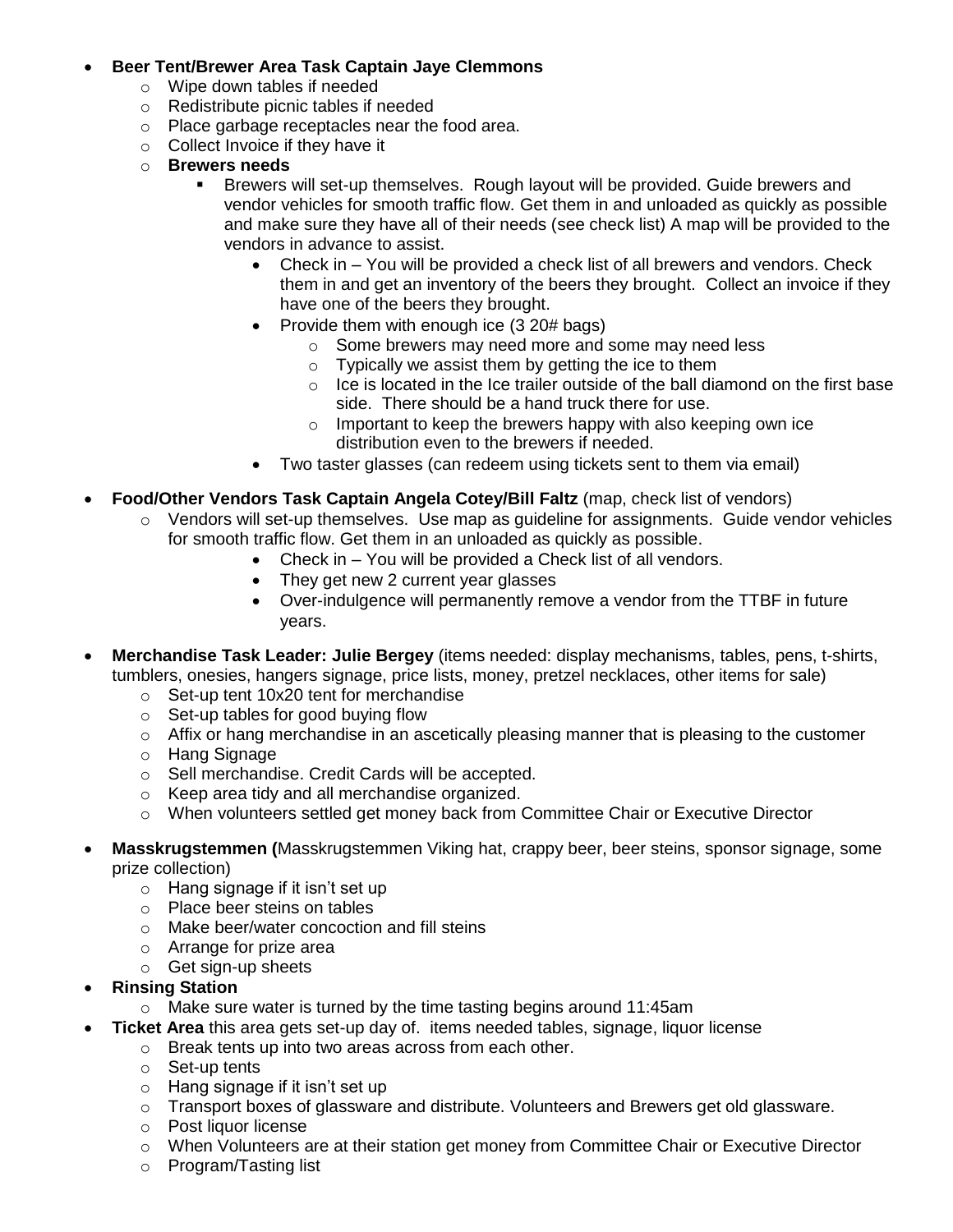- o For Will Call Admission at 1pm
	- Person will be requested to present their ticket/confirmation via paper or electronic to be scanned
	- **If person doesn't have actual ticket, check print out list of all orders and scan QR code** on printout
	- **Show their ID**
	- Once ticket is presented, give them a G.A. wrist band and glassware then point out the list of beers. Remind them of online voting.
- o Need tickets Admission at 1pm
	- Once payment is received, give them a G.A. wrist band and glassware then point out the list of beers. Remind them of online voting
	- Can accept credit cards using credit card swipers
- o VIP Admission at noon \$80
	- **Can sell VIP ticket if not sold out**
	- **Person will be requested to present their ticket/confirmation via paper or electronic to be** scanned
	- **If person doesn't have actual ticket, check print out list of all orders and scan QR code**
	- **Show their ID**
	- Once ticket is presented, give them a lanyard and pretzel necklace. Give them the glassware and all of the bells and whistles that come with VIP. Point out the list of beers and list of VIP Brewers and their beers. Let them know about pizza delivery and online voting.
		- Items that VIPs get
			- o Lanyard
			- o Regular tasting glass
			- o Large Glass
			- o E&S coozie
			- o Tell them about the food, special bathrooms, lounge area
	- Admission Price reduction begin after 3pm. Absolutely No discounts before 3pm.
		- Gate Ticket Price is normally \$50
		- At 3:30pm \$40
		- $\bullet$  At 4pm \$25

## **VIP (items needed**

- o If weather permits, pallet furniture, pub tables, pull out soft goods: Troll pillows, bags game, moving blankets, umbrellas from distributors, anything additional,)
- o Set-up furniture.

# **During the show**

# **Greeter - Opener**

Greet the patrons! Set the atmosphere for them. Entrance gate volunteers make sure that only ticket holders of legal age are admitted, and that the process is smooth, cordial, quick and free of frustration.

> **Sample greeting:** *Hi, welcome to Mount Horeb and the Thirsty Troll Brew Fest! It's been 17 years we're glad that you are still Thirsty. We have about 30 brewers excited to have you sample their beers. After you sampled them all be sure to go online and vote for your favorite brewer. Cheers to 17 Years!*

# **Greeter - Close**

Thank patrons for coming! Ask them to finish up their beverages before they exit and remind them of next year's festival date.

**Sample close:** Are you still Thirsty? *We hope you were able to sample all of the beverages. Join us next year for an even Thirstier Brew Fest on September 12, 2020.* 

## **Band/Entertainment/Masskrugstemmen**

- o Set-up trailers near the entertainment tent
- o Hang all banners